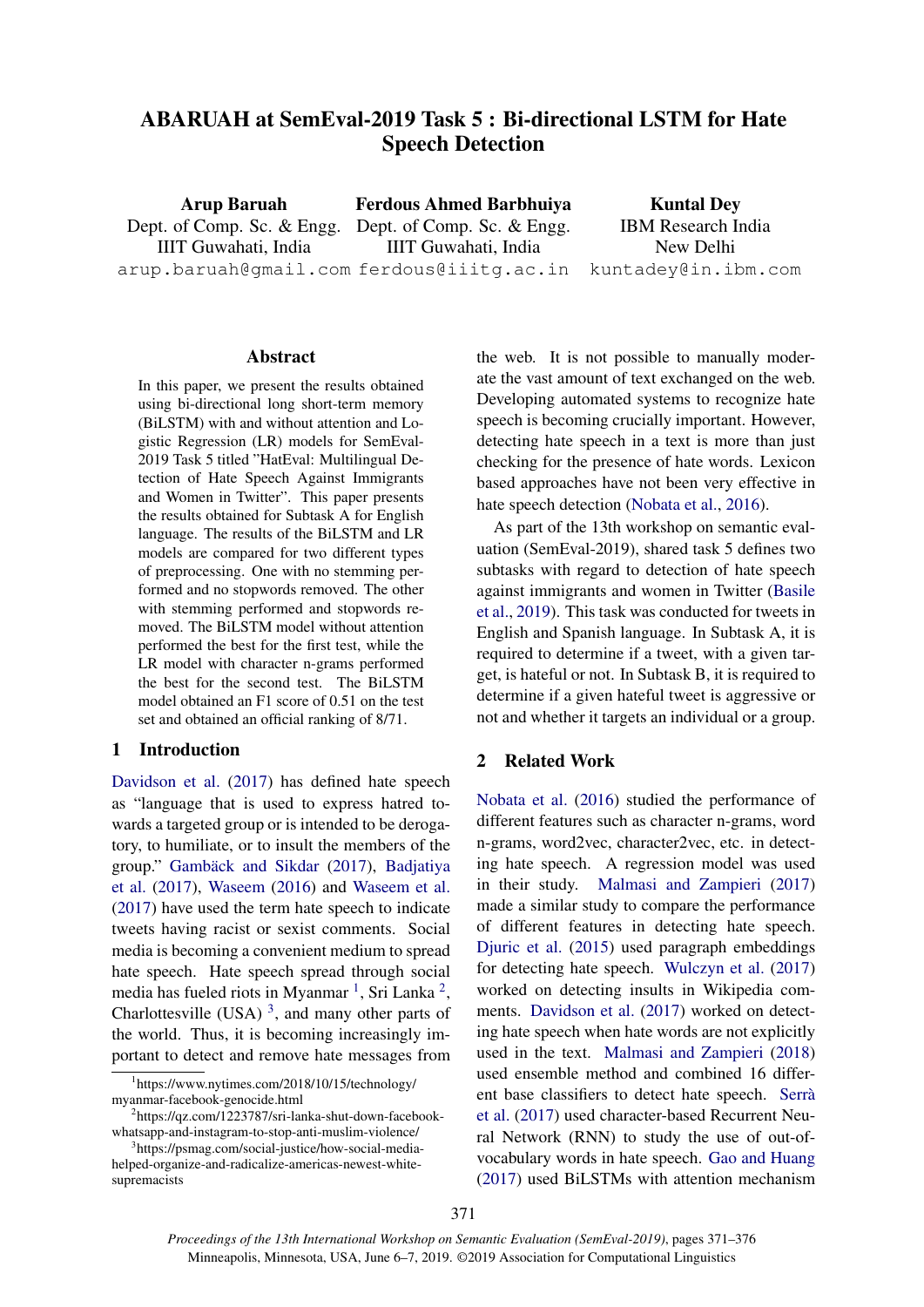to detect hate speech. [Pavlopoulos et al.](#page-5-6) [\(2017\)](#page-5-6) used Convolutional Neural Network (CNN) and RNN with attention mechanism to moderate user comments. [Sax](#page-5-7) [\(2016\)](#page-5-7) compared the performance of several deep learning techniques, LR and Support Vector Machine (SVM) models in detecting hate speech.

# 3 Data

Table [1](#page-1-0) below shows the proportion of positive and negative instances of hate speech in the train, development and test data sets. As can be seen, 42% of the instances in each of the data set are hate speech. The data collected in [Gao et al.](#page-4-7) [\(2017\)](#page-4-7) had only 0.6% hateful tweets. [Nobata et al.](#page-5-2) [\(2016\)](#page-5-2) found that only 5.9% of the online comments contained hate speech. The data sets used for this task, however, are quite balanced.

<span id="page-1-0"></span>

| <b>Type</b> | <b>Not Hate Speech</b> | <b>Hate Speech</b> | Total |
|-------------|------------------------|--------------------|-------|
| Train       | 5217 (58%)             | 3783 (42%)         | 9000  |
| Dev         | 573 (57.3%)            | 427(42.7%)         | 1000  |
| Test        | 1718(57.85%)           | 1252(42.15%)       | 2970  |

Table 1: Data set statistics

The models used in our study were trained and validated using the train and development sets provided as part of this task. No other external data sets were used for training or validating. However, pre-trained GloVe  $4\$  $4\$  word vectors trained using 2 billion tweets were used as features for the two BiLSTM models. The 200-dimensional word vectors were used in our experiments.

### 4 Experimental Settings

### 4.1 Preprocessing

The preprocessing performed on the text includes the following -

- 1. All URLs, mentions and non-alphabetic characters were removed from the tweets.
- 2. The tweets were then converted to lowercase.
- 3. Stemming was performed using NLTK's Lancaster stemmer.
- 4. Stopwords were removed.
- 5. Tokenizer was used to convert each tweet into a sequence of integers by replacing each token by its index into the vocabulary. The

tweet with the maximum length had 58 tokens (when stopwords were retained). This value is later used as the length of the input sequences to the Embedding layer of the BiL-STM models. So, tweets with length less than 58 were padded with zeros, so as to make all the tweets to be of the same length.

#### 4.2 Models Used

In our study, we used a BiLSTM without attention, and a BiLSTM with attention and an LR model. The details of our models are provided below.

#### <span id="page-1-2"></span>4.2.1 BiLSTM without attention mechanism

Figure [1](#page-2-0) shows the architecture of the BiLSTM used in our study. Both the forward and backward Long Short-Term Memory (LSTM) layers of the bi-directional layer of this model consisted of 100 units. Pre-trained GloVe embeddings were used to train the model. An embedding layer was used to feed the word vectors to the BiLSTM layer. A dropout of 0.25 was applied to the input of LSTM and a dropout of 0.1 was used for the recurrent connections. The BiLSTM layer was set to return the hidden state for each timestep. Thus, the output shape of the BiLSTM layer was (None,58,200). A global max pooling layer was used on top of the BiLSTM layer. This resulted in an output of the shape (None,200). The output from the global max pooling layer was fed to a Dense layer having 100 units. The Rectified Linear Unit (ReLU) activation function was used for this Dense layer. The output of the Dense layer was of the shape (None,100). The output was passed through a dropout layer with the rate set to 0.25. The output from the dropout layer was then passed through another Dense layer having a single unit. The sigmoid activation function was used for this layer. The model was trained using the Adam optimizer. The loss function used was binary cross-entropy. The model was trained with a batch size set to 32. The hyperparameter values used for the model are summarized in Table [2.](#page-2-1)

## 4.2.2 BiLSTM with attention mechanism

This model is exactly the same as the model described in [4.2.1](#page-1-2) except that the global max pooling layer was replaced with attention mechanism. The hyperparameter values for both the models were also same.

<span id="page-1-1"></span><sup>4</sup> https://nlp.stanford.edu/projects/glove/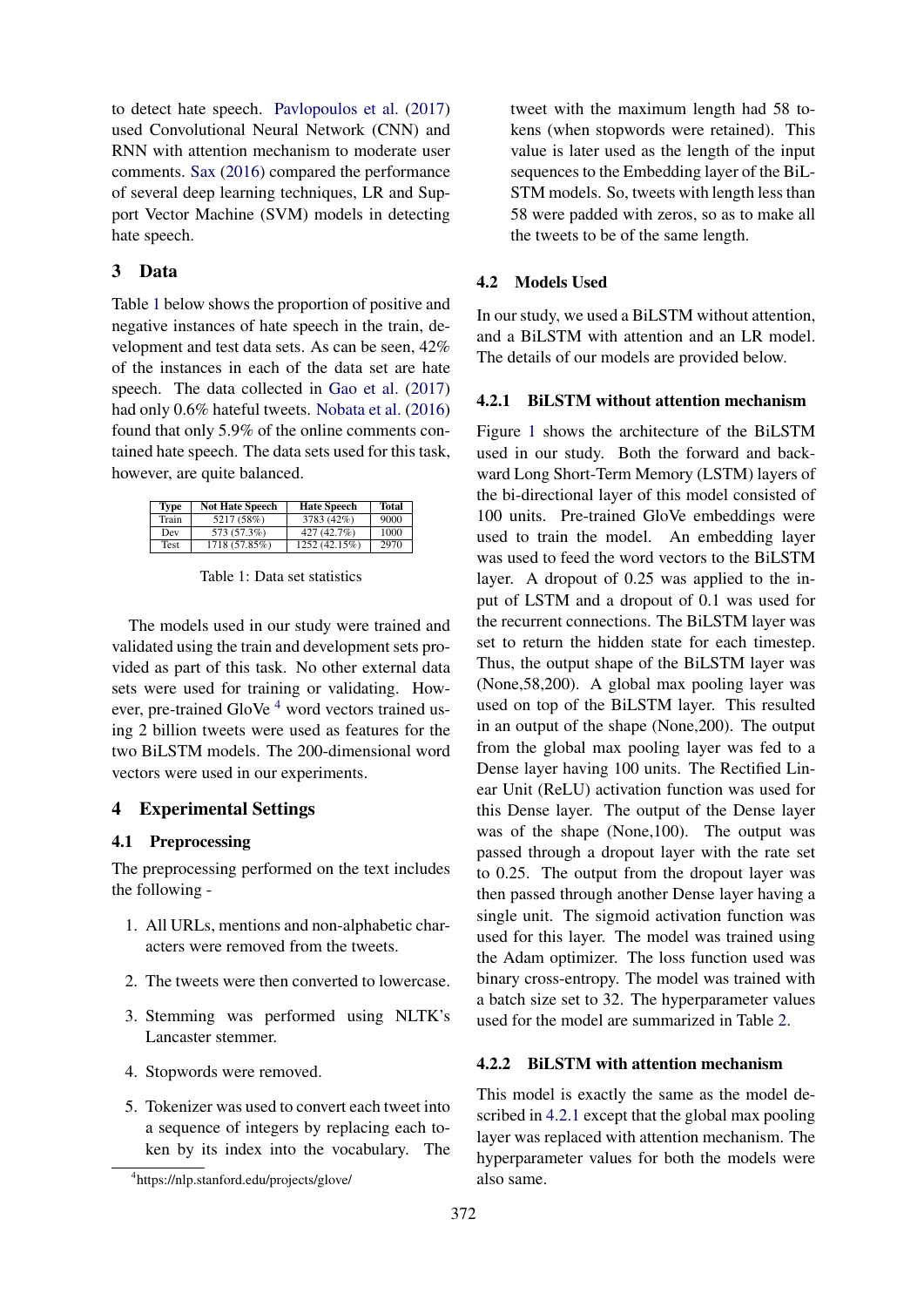<span id="page-2-0"></span>

Figure 1: Architecture of the BiLSTM model used

<span id="page-2-1"></span>

| <b>Parameter</b>               | Value                |
|--------------------------------|----------------------|
| Number of LSTM units           | 100                  |
| LSTM dropout                   | 0.25                 |
| Recurrent dropout              | 0.10                 |
| Units in 1st Dense layer       | 100                  |
| <b>Activation Function for</b> | ReLU                 |
| 1st Dense layer                |                      |
| Rate for dropout layer         | 0.25                 |
| Units in 2nd Dense layer       |                      |
| <b>Activation Function for</b> | sigmoid              |
| 2nd Dense layer                |                      |
| Optimizer                      | Adam                 |
| <b>Loss Function</b>           | Binary cross-entropy |

Table 2: Hyperparameters for the BiLSTM model

### 4.2.3 Logistic Regression

The third model we used was an LR model with L2 regularization. The class weight and C parameter were set to 'balanced' and 1.2 respectively. This model was trained with character n-grams (1 to 6), word n-grams (1 to 3), and a combination of both character and word n-grams. The hyperparameter values for the LR model were set as shown in Table [3.](#page-2-2)

# 5 Results & Discussions

The following tests were performed by us:

1. BiLSTM model trained using GloVe word

| Parameter      | Value    |
|----------------|----------|
| Regularization |          |
|                |          |
| Class weight   | balanced |

<span id="page-2-2"></span>Table 3: Hyperparameters for the LR model

embeddings as features.

- 2. BiLSTM model with attention mechanism trained using GloVe word embeddings as features.
- 3. LR model trained using character n-grams (1 to 6) only.
- 4. LR model trained using word n-grams (1 to 3) only.
- 5. LR model trained using both character and word n-grams concatenated together.

Table [4](#page-3-0) shows the results obtained by our models on the development set when stemming was not performed and stopwords were not removed. Table [5](#page-3-1) shows the results when stemming was performed and stopwords were also removed.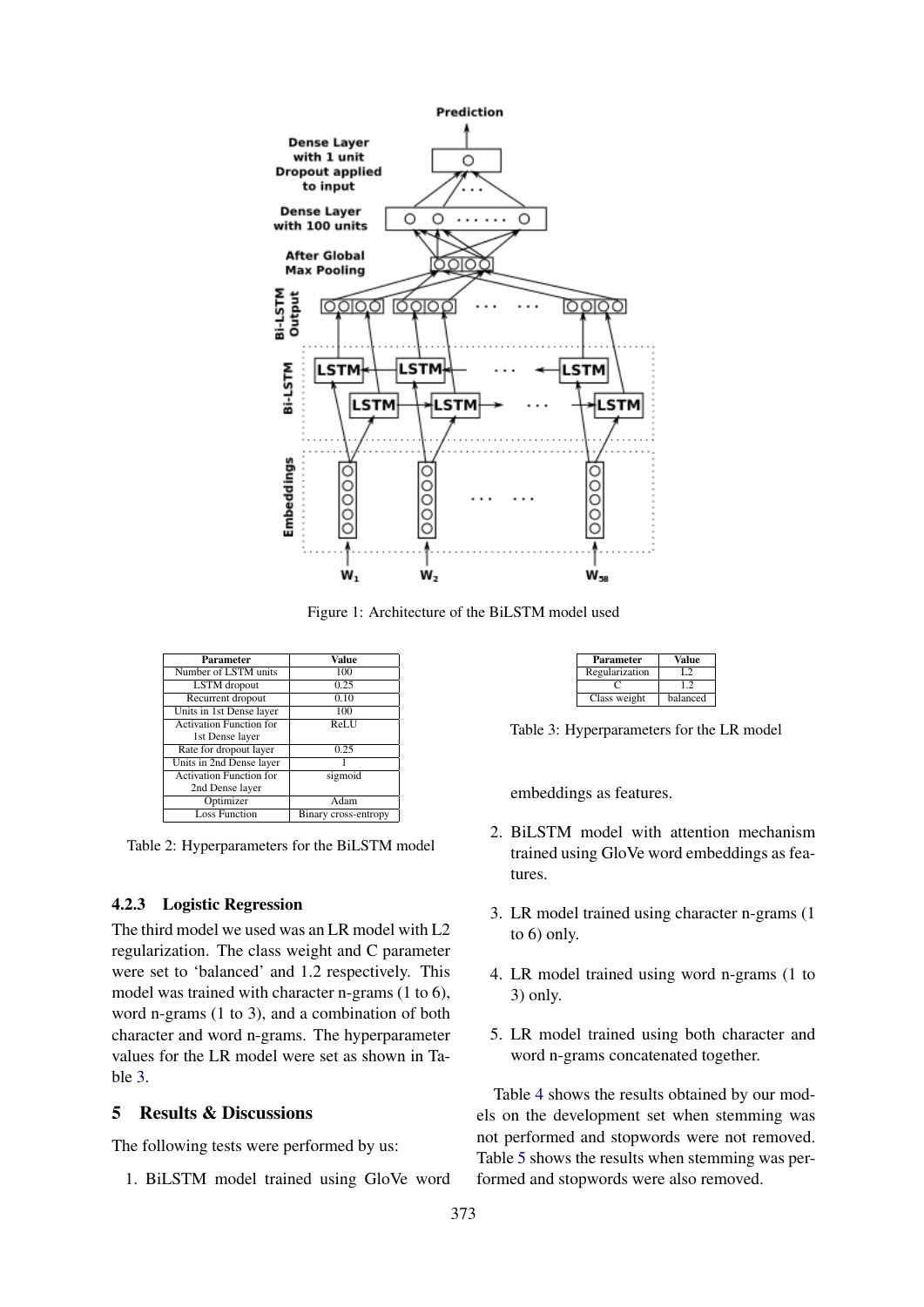<span id="page-3-0"></span>

| <b>Approach</b>    | <b>Features</b>   | Acc   | <b>Prec</b> | <b>Rec</b> | F1    |
|--------------------|-------------------|-------|-------------|------------|-------|
| <b>BiLSTM</b>      | GloVe word        | 0.748 | 0.749       | 0.748      | 0.748 |
|                    | embeddings        |       |             |            |       |
| <b>BiLSTM</b> with | GloVe word        | 0.737 | 0.738       | 0.737      | 0.737 |
| attention          | embeddings        |       |             |            |       |
| Logistic           | Char n-grams      | 0.727 | 0.733       | 0.727      | 0.728 |
| Regression         | (1 to 6)          |       |             |            |       |
| Logistic           | Word n-grams      | 0.722 | 0.729       | 0.722      | 0.723 |
| Regression         | (1 to 3)          |       |             |            |       |
| Logistic           | Char n-grams $\&$ | 0.727 | 0.734       | 0.727      | 0.728 |
| Regression         | Word n-grams      |       |             |            |       |

Table 4: Results of our models on Dev set of Task 5- Subtask A (No stemming + No Stopwords removed)

<span id="page-3-1"></span>

| Approach           | <b>Features</b>  | Acc   | <b>Prec</b> | Rec   | F1    |
|--------------------|------------------|-------|-------------|-------|-------|
| <b>BiLSTM</b>      | GloVe word       | 0.674 | 0.699       | 0.674 | 0.675 |
|                    | embeddings       |       |             |       |       |
| <b>BiLSTM</b> with | GloVe word       | 0.698 | 0.698       | 0.698 | 0.689 |
| attention          | embeddings       |       |             |       |       |
| Logistic           | Char n-grams     | 0.743 | 0.749       | 0.743 | 0.744 |
| Regression         | (1 to 6)         |       |             |       |       |
| Logistic           | Word n-grams     | 0.727 | 0.731       | 0.727 | 0.728 |
| Regression         | (1 to 3)         |       |             |       |       |
| Logistic           | Char n-grams $&$ | 0.739 | 0.746       | 0.739 | 0.740 |
| Regression         | Word n-grams     |       |             |       |       |

Table 5: Results of our models on Dev set of Task 5- Subtask A (Stemming + Stopwords removed)

<span id="page-3-2"></span>

| Approach            | Accuracy | Precision | Recall | F1   |
|---------------------|----------|-----------|--------|------|
| <b>SVC</b> Baseline | 0.49     | 0.60      | 0.55   | 0.45 |
| <b>MFC</b> Baseline | 0.58     | 0.29      | 0.50   | 0.37 |
| <b>BiLSTM</b>       | 0.54     | 0.64      | 0.59   | 0.51 |
| <b>Best System</b>  | 0.65     | 0.69      | 0.68   | 0.65 |

Table 6: Official results for Task 5-Subtask A

As can be seen from Table [4,](#page-3-0) the BiLSTM model without attention outperformed the other two models for all the metrics. However, the improvements achieved were not very significant compared to the other two models. It can also be seen that the choice of character or word ngrams did not make much difference to the performance of the LR model. Equivalent results were obtained for all the 3 tests performed using the LR model. This is surprising considering the fact that character n-grams usually performs better than word n-grams for text containing obfuscated words. [Mehdad and Tetreault](#page-5-8) [\(2016\)](#page-5-8) mentions that offenders often obfuscate the hate words in order to avoid detection by keyword-based filters. So, character n-gram features should have improved the performance of the model. One explanation for this observation could be the removal of numeric and special characters from the tweets during the data preprocessing stage. Numeric and special characters are used frequently used to obfuscate hate words. 'ass' replaced by 'a\$\$', 'slut' replaced by 's1ut' etc. are examples of such obfuscation. So, a test was performed without removing the numeric and special characters. However, no significant increase in the performance of character-based model was observed.

As can be seen from Table [5,](#page-3-1) the LR models performed better than the BiLSTM models when stemming was performed and stopwords were removed. The character n-gram based LR model performed the best for all the metrics considered.

The predictions obtained for the test set using the BiLSTM model without attention mechanism were submitted as the final predictions. The model that was trained with stopwords retained and stemming not performed was used to make the predictions on the test set. The official results obtained for the submission are shown in Table [6.](#page-3-2) Our official ranking is 8/71 in subtask A for the English language. As can be seen from the results, the MFC baseline had the best accuracy score. By labeling all the test instances with the most frequent label, the MFC baseline was able to obtain a better accuracy score. The MFC baseline achieved a better accuracy score at the cost of a low precision value. This resulted in a low F1 score for the baseline. Our BiLSTM model obtained a significantly higher F1 score compared to the MFC baseline. Our BiLSTM model outperformed the SVC baseline on all the metrics.

Table [7](#page-4-8) shows the confusion matrices for the tests performed by retaining the stopwords and without performing stemming. The BiLSTM models were able to achieve better F1 score compared to the LR model by making better predictions for the benign class.

Table [8](#page-4-9) shows the confusion matrices for the tests performed with stopwords removed and stemming performed. As can be seen, the BiL-STM models with attention and without attention show opposite tendencies. While the BiLSTM model without attention gets better in predicting the hate class, it becomes weaker in predicting the benign class. The opposite is true for the BiLSTM model with attention. The character n-gram based LR model gets better in predicting both the hate and benign classes.

#### 6 Error Analysis

From the errors made by our system, it is evident that the model was not able to determine correctly if the hate words have really been used to express hate. For e.g., the following tweet from the test set is not a hate speech - "I can be a bitch and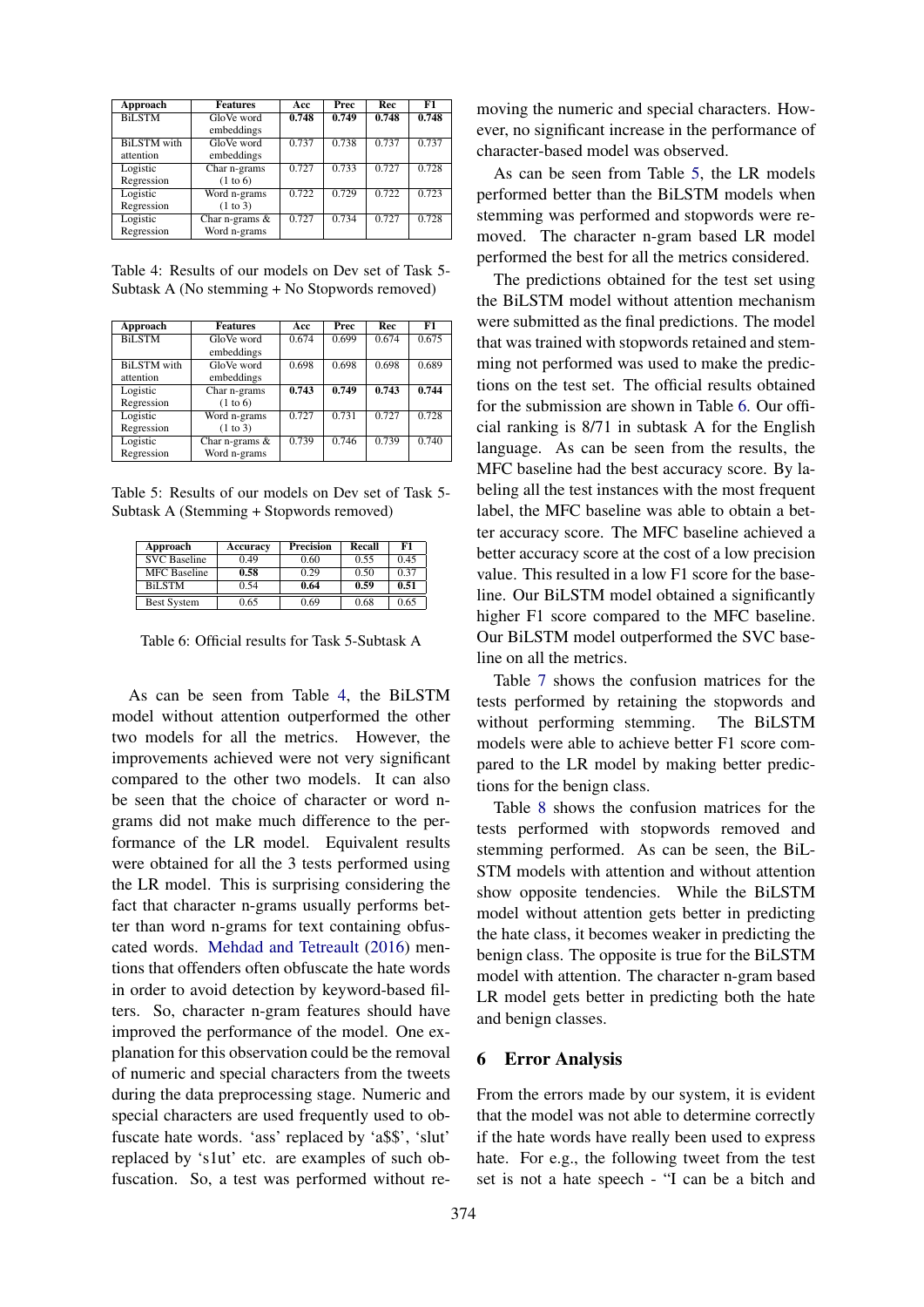<span id="page-4-8"></span>

|      | <b>BiLSTM</b><br><b>Predictions</b> |      |     | <b>BILSTM</b> with Attention<br><b>Predictions</b> | $LR$ (char)<br><b>Predictions</b> |      | $LR$ (word)<br><b>Predictions</b> |      | LR (char+word)<br><b>Predictions</b> |      |
|------|-------------------------------------|------|-----|----------------------------------------------------|-----------------------------------|------|-----------------------------------|------|--------------------------------------|------|
|      | Not                                 | Hate | Not | Hate                                               | Not                               | Hate | <b>Not</b>                        | Hate | <b>Not</b>                           | Hate |
| Not  | 437                                 | 36   | 438 | 135                                                | 411                               | 162  | 408                               | 165  | 410                                  | 163  |
| Hate | 16                                  |      | 28  | 299                                                |                                   | 316  |                                   | 314  | $10^{-1}$                            | 317  |

Table 7: Confusion Matrix (No Stemming + No stopword removed)

<span id="page-4-9"></span>

|            | <b>BiLSTM</b><br><b>Predictions</b> |      |     | <b>BILSTM</b> with Attention<br><b>Predictions</b> |     | $LR$ (char)<br><b>Predictions</b> |     | $LR$ (word)<br><b>Predictions</b> |            | $LR$ (char+word)<br><b>Predictions</b> |  |
|------------|-------------------------------------|------|-----|----------------------------------------------------|-----|-----------------------------------|-----|-----------------------------------|------------|----------------------------------------|--|
|            | Not                                 | Hate | Not | Hate                                               | Not | Hate                              | Not | Hate                              | <b>Not</b> | Hate                                   |  |
| <b>Not</b> | 345                                 | 228  | 476 | 97                                                 | 421 | 152                               | 418 | 155                               | 416        | 157                                    |  |
| Hate       | 98                                  | 329  | 205 | າາາ                                                | 105 | 322                               | 18  | 309                               | 104        | 323                                    |  |

Table 8: Confusion Matrix (Stemming + Stopwords removed)

an asshole but I will love you and care about you more than any other person you have met." Here, the speaker is attributing the word 'bitch' to himself/herself. So, the tweet cannot be a hate speech. However, our system wrongly classifies the tweet as a hate speech.

There have been many instances where our system wrongly classifies a tweet as hate speech just because of the mere presence of words such as 'bitch', '#buildthewall' etc. even when the tweet is not intended against women or immigrants. For e.g., the tweet 'He is a snake ass bitch. He is a fugly slut...' is a hate speech but it is not intended against women. But our system was not able to detect this and wrongly classifies it.

# 7 Conclusion

With hate speech in social media fomenting many riots in different parts of the world, it is becoming increasingly important to prevent their spread. While manual moderation is almost impossible, the need of the time is automated systems for their removal. The BiLSTM and logistic regression models used in this study have obtained some success compared to the baselines used. But there is much left to be desired. Hate words used in the benign sense and hate speech not directed at women and immigrants were wrongly getting classified. Contextual information and features such as partof-speech (POS), dependency relations may help in classifying such instances correctly.

#### References

<span id="page-4-2"></span>Pinkesh Badjatiya, Shashank Gupta, Manish Gupta, and Vasudeva Varma. 2017. Deep Learning for Hate Speech Detection in Tweets. In *Proceedings of the 26th International Conference on World Wide Web Companion*, pages 759–760, Perth.

- <span id="page-4-3"></span>Valerio Basile, Cristina Bosco, Elisabetta Fersini, Debora Nozza, Viviana Patti, Francisco Rangel, Paolo Rosso, and Manuela Sanguinetti. 2019. Semeval-2019 task 5: Multilingual detection of hate speech against immigrants and women in twitter. In *Proceedings of the 13th International Workshop on Semantic Evaluation (SemEval-2019)*. Association for Computational Linguistics.
- <span id="page-4-0"></span>Thomas Davidson, Dana Warmsley, Michael Macy, and Ingmar Weber. 2017. Automated Hate Speech Detection and the Problem of Offensive Language. In *Proceedings of the Eleventh International AAAI Conference on Web and Social Media (ICWSM 2017)*, pages 512–515, Montreal.
- <span id="page-4-5"></span>Nemanja Djuric, Jing Zhou, Robin Morris, Mihajlo Grbovic, Vladan Radosavljevic, and Narayan Bhamidipati. 2015. Hate Speech Detection with Comment Embeddings. In *International World Wide Web Conference (WWW), 2015*, pages 29–30, Florence, Italy.
- <span id="page-4-1"></span>Björn Gambäck and Utpal Kumar Sikdar. 2017. [Us](https://doi.org/10.18653/v1/W17-3013)[ing convolutional neural networks to classify hate](https://doi.org/10.18653/v1/W17-3013)[speech.](https://doi.org/10.18653/v1/W17-3013) In *Proceedings of the First Workshop on Abusive Language Online*, pages 85–90, Vancouver, BC, Canada. Association for Computational Linguistics.
- <span id="page-4-6"></span>Lei Gao and Ruihong Huang. 2017. [Detecting on](https://doi.org/10.26615/978-954-452-049-6_036)[line hate speech using context aware models.](https://doi.org/10.26615/978-954-452-049-6_036) In *Proceedings of the International Conference Recent Advances in Natural Language Processing, RANLP 2017*, pages 260–266, Varna, Bulgaria. INCOMA Ltd.
- <span id="page-4-7"></span>Lei Gao, Alexis Kuppersmith, and Ruihong Huang. 2017. [Recognizing explicit and implicit hate speech](https://www.aclweb.org/anthology/I17-1078) [using a weakly supervised two-path bootstrapping](https://www.aclweb.org/anthology/I17-1078) [approach.](https://www.aclweb.org/anthology/I17-1078) In *Proceedings of the Eighth International Joint Conference on Natural Language Processing (Volume 1: Long Papers)*, pages 774–782, Taipei, Taiwan. Asian Federation of Natural Language Processing.
- <span id="page-4-4"></span>Shervin Malmasi and Marcos Zampieri. 2017. [Detect](https://doi.org/10.26615/978-954-452-049-6_062)[ing hate speech in social media.](https://doi.org/10.26615/978-954-452-049-6_062) In *Proceedings of the International Conference Recent Advances in Natural Language Processing, RANLP 2017*, pages 467–472, Varna, Bulgaria. INCOMA Ltd.